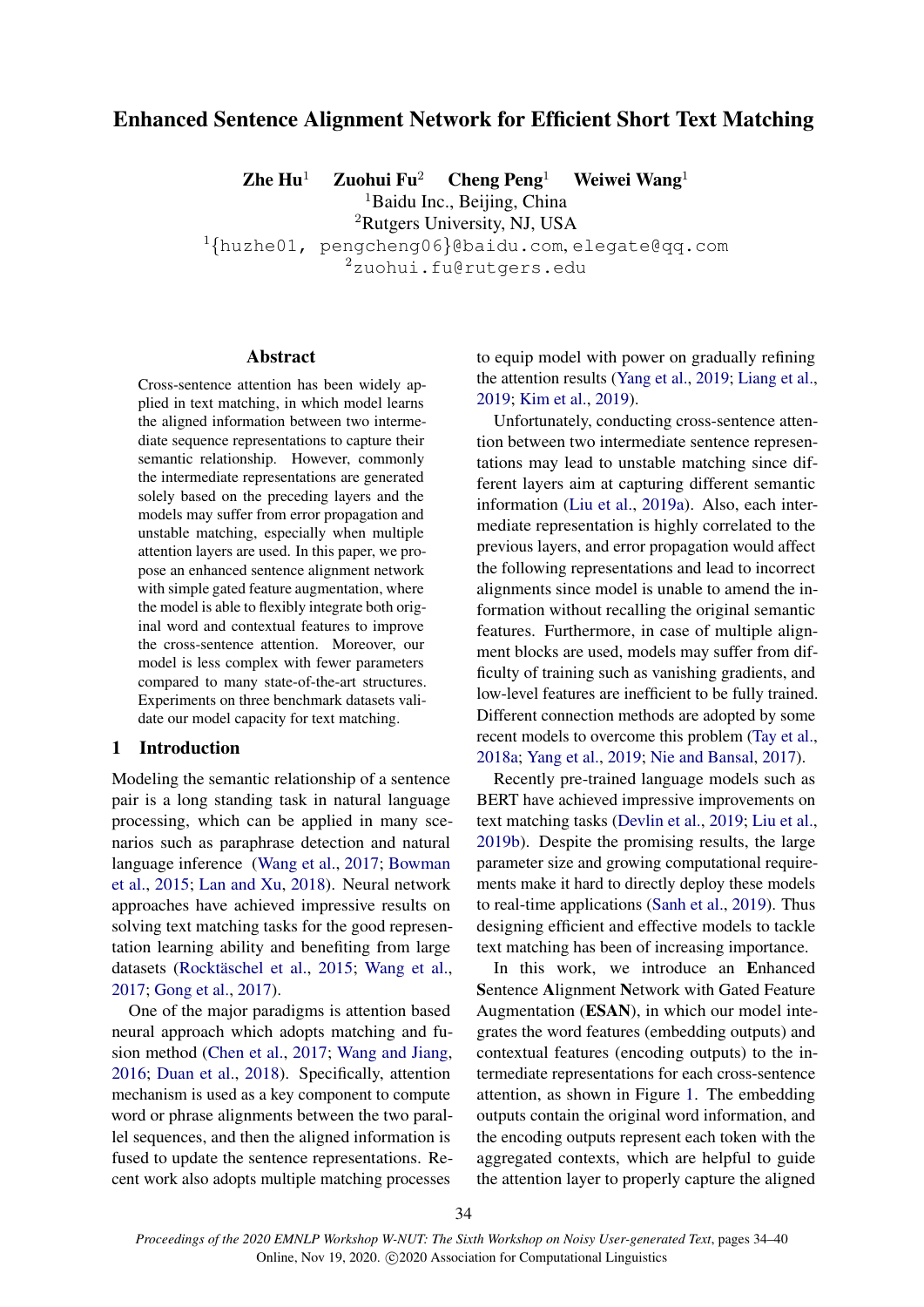information. A gate operation is used to flexibly control how much these two features to be added. Also, incorporating the original semantic features directly to the different levels of representation layers can be viewed as a shortcut connection, which is helpful to reduce the training difficulty on lowlevel features. We then apply a simple but effective fusion layer to fuse the aligned features and update the sentence representations gradually. Different from previous work [\(Yang et al.,](#page-6-3) [2019;](#page-6-3) [Kim et al.,](#page-5-6) [2019\)](#page-5-6), we do not apply residual connections between alignment layers or use multiple encoders in alignment layers, and our architecture is *more efficient and less complex* compared with many strong baselines, indicating the feasibility to be deployed in real applications.

To demonstrate the effectiveness of our method, we conduct experiments on three text matching datasets: SNLI, MultiNLI and Quora Question Pairs. The results show our model outperforms strong baselines with fast inference speed. We also conduct model analysis including an ablation study and a case study on attention visualization.

# 2 Method

#### 2.1 Encoding Layer

Given inputs  $S_a$  and  $S_b$ , the model first passes each sequence to an embedding layer to get word representations. We use pre-trained word vectors as word embeddings and keep it fixed during training. Character-based word representations is also leveraged, in which we use 1D convolutional network on the character embeddings, and then apply max pooling over the time dimension of each token. The word vectors and character-based vectors are concatenated. Following [Chen et al.](#page-5-11) [\(2018\)](#page-5-11), we further concatenate syntactical features including part-of-speech (POS) tagging feature and binary exact match feature for the NLI task. The embedding outputs are regarded as the final word features:  $E_a = \{e_{a_i}\}\in \mathbb{R}^{m \times d}$  and  $E_b = \{e_{b_j}\}\in \mathbb{R}^{n \times d}$ , where  $m, n$  are the sequence lengths. We then pass  $E_a$  and  $E_b$  to a Bidirectional LSTM encoder to obtain the contextual features  $H_a = \{h_{a_i}\}\$ and  $H_b = \{h_{b_j}\}\,$  with the same dimension size of d.

Intuitively, the word features contain the original information of each token, and the contextual features represent each word with aggregated context information. They will be used as additional features to enhance the following alignment process.

<span id="page-1-0"></span>

**Figure 1:** The overview of our model. Word features  $(E_a)$ and contextual features  $(H_a)$  are used for the enhanced sentence alignment layer, and multiple alignments are stacked with independent parameters. Symmetric structure is applied, and we omit the right part for space limitation.

#### 2.2 Enhanced Sentence Alignment Layer

The proposed enhanced sentence alignment layer takes the intermediate representations  $a$  and  $b$  as inputs. As shown in Figure [1,](#page-1-0) the enhanced alignment layer consists of: (1) gated feature augmentation, (2) co-attention and (3) fusion layer. Multiple enhanced sentence alignment layers are stacked to enable the model to gradually refine the alignments.

#### 2.2.1 Gated Feature Augmentation.

Given two intermediate sequence representations a and b, which are the inputs of the current alignment layer, we first augment the word and contextual features to each representation as different levels of the original semantic features. Specifically, for sequence representation  $a = \{a_i | a_i \in \mathbb{R}^d, i =$  $1, 2, ..., m$ , we augment the word feature  $E_a$  and contextual feature  $H_a$  with a gate operation to enable the model to selectively keep the features from different parts, which is formally defined as:

$$
g_{e_i} = \sigma(W_g a_i + W_e e_{a_i} + z_e)
$$
 (1)

$$
g_{h_i} = \sigma(W_g a_i + W_h h_{a_i} + z_h)
$$
 (2)

$$
\widetilde{a}_i = a_i + g_{e_i} \circ e_{a_i} + g_{h_i} \circ h_{a_i} \tag{3}
$$

where  $W_* \in \mathbb{R}^{d \times d}$  and  $z_* \in \mathbb{R}^d$  are trainable parameters. The same operation is performed for sequence *b*. For the first alignment inputs (the encoding outputs), we only augment the word features. Inspired by residual connections [\(He et al.,](#page-5-12) [2016\)](#page-5-12), we also try a simplified version of augmentation without gate operation:

<span id="page-1-1"></span>
$$
\widetilde{a}_i = a_i + e_{a_i} + h_{a_i} \tag{4}
$$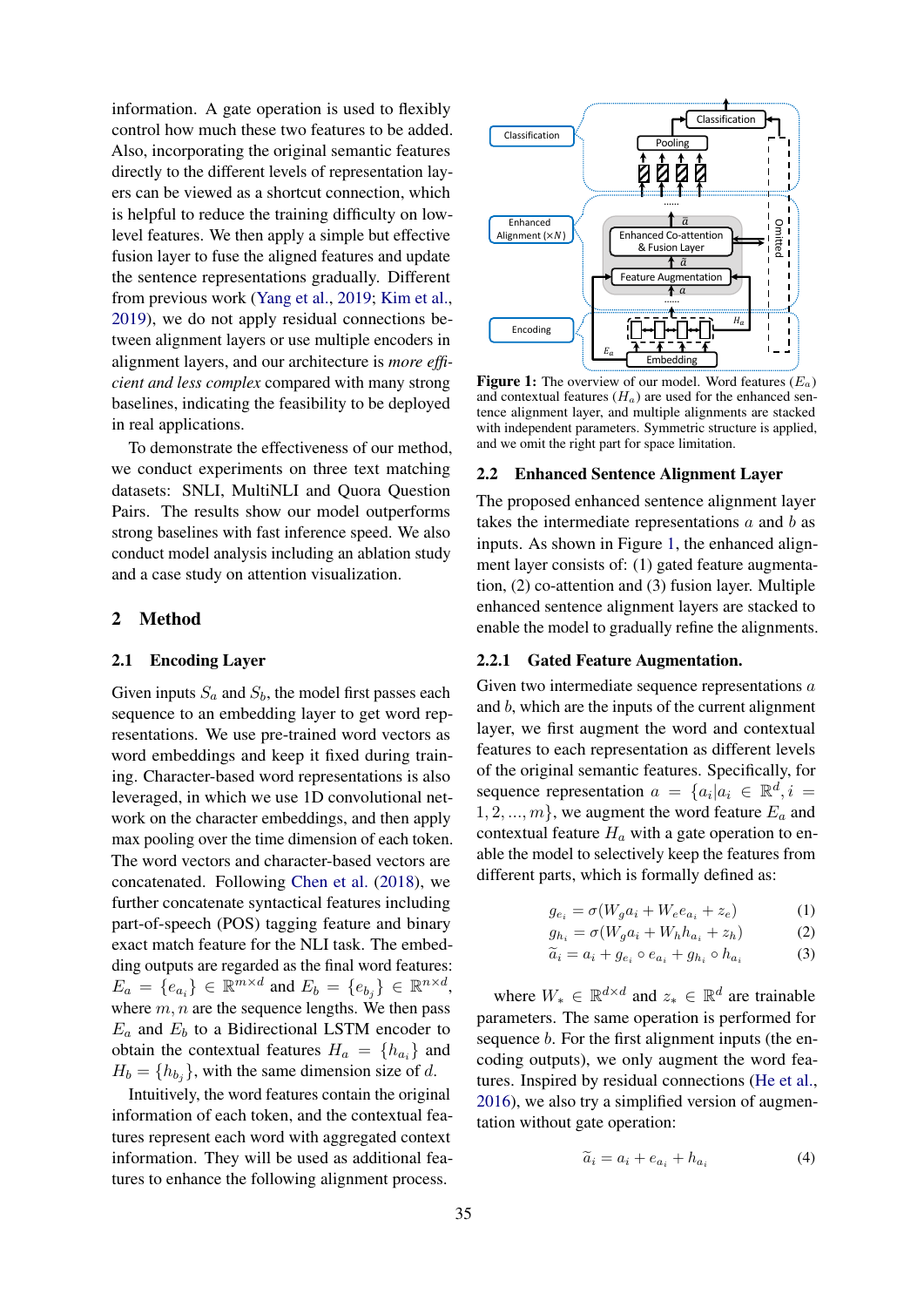### 2.2.2 Co-attention.

We then apply the co-attention between two enhanced sequence representations  $\tilde{a}$  and b to capture their relationship. We first calculate similarity score  $e_{ij}$  of token  $\tilde{a}_i$  and token  $b_i$ :

$$
e_{ij} = \text{ReLU}(W_c \tilde{a}_i)^{\text{T}} \cdot \text{ReLU}(W_c \tilde{b}_j)
$$
 (5)

where  $W_c$  is a trainable parameter, and the bias term is omitted. Then the attentive representations of each sequence are computed by the weighted sum of the other sequence to highlight the relevant elements:

$$
a'_{i} = \sum_{j=1}^{n} \frac{\exp(e_{ij})}{\sum_{k=1}^{n} \exp(e_{ik})} \widetilde{b}_{j}
$$
 (6)

$$
b'_{j} = \sum_{i=1}^{m} \frac{\exp(e_{ij})}{\sum_{k=1}^{m} \exp(e_{kj})} \widetilde{a}_{i}
$$
 (7)

where m, n are the lengths of sequence  $\tilde{a}$  and  $\tilde{b}$ .

# 2.2.3 Fusion Layer

We apply a simple yet effective fusion layer to fuse the aligned features to the original representations. The output of fusion layer  $\bar{a}$  is computed as follows:

$$
\bar{a}_i = \text{ReLU}(W_f[\tilde{a}_i; a'_i; \tilde{a}_i - a'_i; \tilde{a}_i \circ a'_i] + z_f) \quad (8)
$$

where  $W_f$  and  $z_f$  are trainable parameters, [;] represents concatenation, and ◦ is element-wise product. The output has the same dimension size as  $\tilde{a}$  and  $a'$ .

#### 2.3 Pooling and Classification Layer

We use both mean and max pooling on each sequence to get the corresponding vector representations, as inputs of the classification layer. Mean pooling aggregates global semantics and max pooling represents the import semantic features. Then we apply an MLP with softmax to get the final distributions. Formally, assume the outputs of the last fusion layer is  $V_a$  and  $V_b$ , we first compute the feature vector:

$$
V_a' = \left[\frac{1}{m} \sum_{i=1}^m v_{a_i}; \max_{i=1}^m v_{a_i}\right]
$$
 (9)

$$
V'_{b} = \left[\frac{1}{m} \sum_{i=1}^{m} v_{b_i}; \max_{i=1}^{m} v_{b_i}\right]
$$
 (10)

$$
V = [V'_a; V'_b; V'_a - V'_b; V'_a \circ V'_b]
$$
 (11)

Then a multi-layer perceptron (MLP) is used to calculate the final target:

$$
\hat{y} = \text{softmax}(W_2 \text{ReLU}(W_1 V + z_1) + z_2) \tag{12}
$$

where  $W_*$  and  $z_*$  are trainable parameters.

<span id="page-2-1"></span>

| Model                        | Test Accuracy $(\% )$ |
|------------------------------|-----------------------|
| $ESIM$ (Chen et al., 2017)   | 88.0                  |
| BiMPM (Wang et al., 2017)    | 87.5                  |
| DIIN (Gong et al., 2017)     | 88.0                  |
| CAFE (Tay et al., 2018b)     | 88.5                  |
| CSRAN (Tay et al., 2018a)    | 88.7                  |
| ADIN (Liang et al., 2019)    | 88.8                  |
| RE2 (Yang et al., 2019)      | 88.9                  |
| OSOA-DFN (Liu et al., 2019a) | 88.8                  |
| ESAN                         | 89.0                  |

Table 1: Experiment results on SNLI dataset. Our model yields better results (in bold).

## 3 Experimental Setups

Datasets and Preprocessing. We evaluate our model on three large-scale benchmark datasets: SNLI dataset [\(Bowman et al.,](#page-5-0) [2015\)](#page-5-0), MultiNLI dataset [\(Williams et al.,](#page-6-7) [2018\)](#page-6-7) and Quora Question Pairs (Quora) dataset. We follow the same data splits as provided in the original papers for SNLI and MultiNLI. For Quora, we use the same split as [Wang et al.](#page-6-0)  $(2017)^1$  $(2017)^1$  $(2017)^1$ . Accuracy is used to evaluate the model performance for all three datasets.

Training Details and Parameters. We tune the number of enhanced alignment layers from 2 to 3 in all experiments, which can be easily extended to more layers. We apply 300D-840B Glove [\(Pen](#page-6-8)[nington et al.,](#page-6-8) [2014\)](#page-6-8) as pre-trained word vectors. The 1D convolutional network is used for char embedding with kernel size 5 and 100 filters. We tune the number of recurrent layers from 1 to 2, and the dimension of feed-forward layers from 150 to 300 with ReLU [\(Glorot et al.,](#page-5-13) [2011\)](#page-5-13) as activation function. Adam optimizer [\(Kingma and Ba,](#page-5-14) [2014\)](#page-5-14) is used with  $\beta_1$  to be 0.9 and  $\beta_2$  to be 0.999 during training. We use cropping or padding to limit each token to have 16 characters in char embedding. Dropout with dropout rate of 0.2 is applied to prevent overfitting. We set initial learning rate as 0.001 with exponential decay. The batch size is tuned from 64 to 256. More details are in Supplementary.

## 4 Results

#### 4.1 Quantitative Results

Our model outperforms strong baselines with competitive results on all three datasets. For a fair comparison, we do not include the methods with pre-trained language models such as BERT [\(Devlin](#page-5-9) [et al.,](#page-5-9) [2019\)](#page-5-9) or ensemble systems.

<span id="page-2-0"></span><sup>&</sup>lt;sup>1</sup>Data statistics are in Supplementary.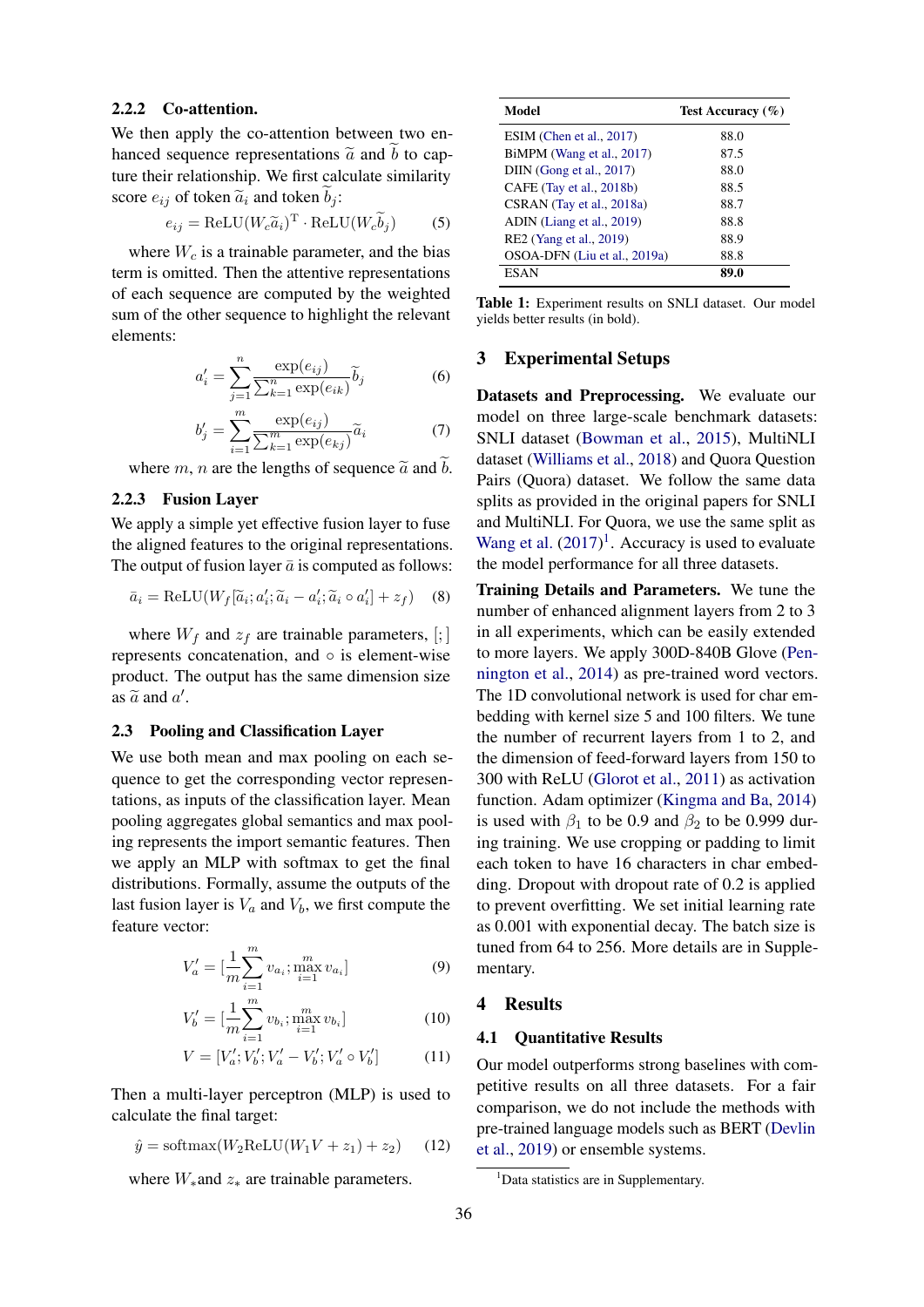<span id="page-3-0"></span>

| Model                             | Test Accuracy $(\% )$ |
|-----------------------------------|-----------------------|
| BiMPM (Wang et al., 2017)         | 88.2                  |
| DIIN (Gong et al., 2017)          | 89.1                  |
| CAFE (Tay et al., 2018b)          | 88.7                  |
| CSRAN (Tay et al., 2018a)         | 89.2                  |
| RE2 (Yang et al., 2019)           | 89.2                  |
| OSOA-DFN (Liu et al., 2019a)      | 89.0                  |
| Enhanced-RCNN (Peng et al., 2020) | 89.3                  |
| <b>ESAN</b>                       | 89.3                  |

Table 2: Experiment results on Ouora datasets. Our model yields better results than all comparisons (in bold).

<span id="page-3-1"></span>

| Model                      | Test Accuracy $(\% )$ |                    |
|----------------------------|-----------------------|--------------------|
|                            |                       | Matched Mismatched |
| DIIN (Gong et al., 2017)   | 78.8                  | 77.8               |
| CAFE (Tay et al., 2018b)   | 78.7                  | 77.9               |
| AF-DMN (Duan et al., 2018) | 76.9                  | 76.3               |
| $MwAN$ (Tan et al., 2018)  | 78.5                  | 77.7               |
| ADIN (Liang et al., 2019)  | 78.8                  | 77.9               |
| ESAN                       | 79.3                  | 78.4               |

Table 3: Experiment results on MultiNLI dataset. Our model yields better results than all comparisons (in bold).

The results for SNLI and Quora are shown in Table [1](#page-2-1) and Table [2.](#page-3-0) For SNLI, our model achieves 89.0% test accuracy, which is higher than all comparisons including some strong state-of-theart models. For Quora, our model also achieves the best performance, with 89.3% test accuracy. Table [3](#page-3-1) presents the results on MultiNLI, and our model produces higher accuracy on both in-domain (matched) and out-domain (mismatched) test sets, which further proves the model ability for natural language inference task. Above all, the results on the challenging datasets verify our model effectiveness for solving text matching tasks.

<span id="page-3-3"></span>

Figure 2: Total number of parameters for different models on Quora dataset.

## 4.2 Model Analysis

Ablation Study. To verify the effectiveness of our model components, we conduct an ablation study on Quora as shown in Table [4.](#page-3-2) The first line represents the model variant without feature augmentation (using original co-attention between intermediate representations) and the result drops dramatically. It shows that feature augmentation plays

<span id="page-3-2"></span>

| Models                 | Acc. $(\%)$ |
|------------------------|-------------|
| <b>ESAN</b>            | 89.4        |
| (w/o Feat. Augment.)   | 88.1        |
| (w/o Word Feat.)       | 89.0        |
| (w/o Contextual Feat.) | 88.9        |
| (w/ Simple Augment.)   | 89.1        |

Table 4: Analysis of model components on Quora dev set.

a key role to enhance the alignment process. In the next two settings, after removing word features and contextual features respectively, both the results drop, and removing contextual features brings more decrease to the final performance. These two features are complementary to each other to improve the following cross-sentence attention. For the last ablation study, we apply simple augmentation without gate as Equation [4,](#page-1-1) and the performance decreases by 0.3 percentage point, which indicates the usefulness of the gate operation.

<span id="page-3-4"></span>

|             | Models parameter size time (s/batch) |                 |
|-------------|--------------------------------------|-----------------|
| <b>ESAN</b> | 3.9M                                 | $0.04 + 0.01$   |
| <b>RERT</b> | 109.5M                               | $0.88 \pm 0.06$ |

Table 5: Paramter size and inference time for ESAN and BERT on Quora Question Pairs.

Model Efficiency. Figure [2](#page-3-3) presents the comparison of total number of parameters for our model and baselines. Some strong comparisons such as CSRAN and MwAN contain more than 10M parameters, while our model has less parameters (3.9M) and achieves better results. We also compare the inference time with BERT to show the efficiency of our model in Table [5.](#page-3-4) Specifically, we set the sentence lengths as 20. Both models are required to make predictions for a batch of 8 sentence pairs on a MacBook Pro with Intel Core i7 CPUs. For BERT, we add a linear layer on top of the [CLS] token for classification as the original paper did [\(Devlin et al.,](#page-5-9) [2019\)](#page-5-9). We report the average and the standard deviation of processing 1000 batches. From the results we can see ESAN has a higher inference speed than BERT with less model complexity, which further indicates ESAN is more efficient and can be applied in many real scenarios.

## 4.3 Attention Visualization.

We present a case study through the attention visualization to investigate what our model learns in cross-sentence attention. We take an instance from SNLI, where sentence 1 is "police officer with riot shield stands in front of crowd" and sentence 2 is "a police officer stands in front of a crowd". The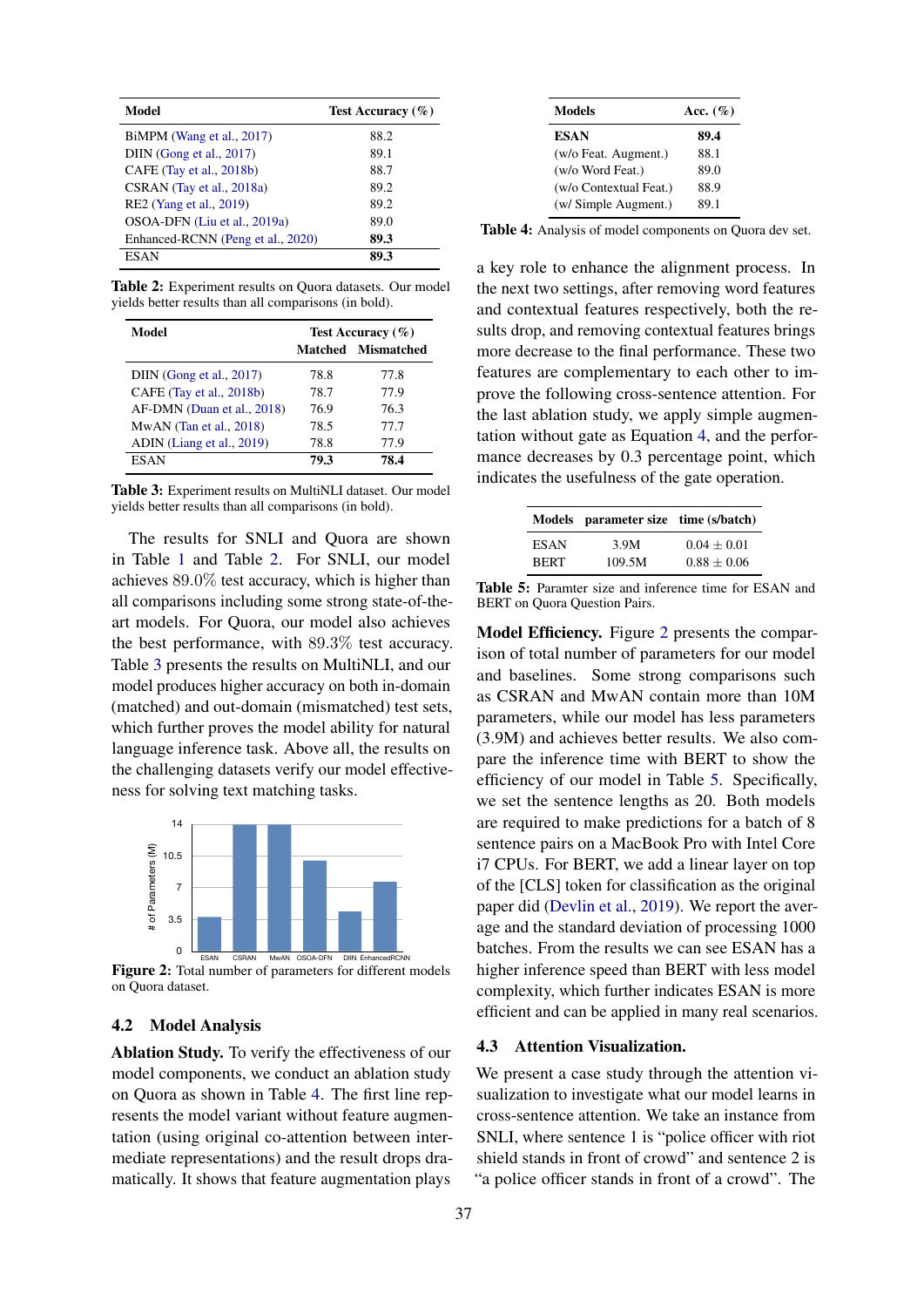<span id="page-4-0"></span>

Figure 3: Visualization of attention results for a natural language inference case.

attention results are shown in Figure [3.](#page-4-0)

In the first attention, the model tends to align elements mostly in word-level. For example, "stands" and "crowd" in two sequences are successfully connected. Also, the model correctly aligns phrase "police officer" together which is one of the key components. In the second attention, the model tries to refine the attention distribution and gives "stands" and "crowd" larger weights. Also, the model tends to align longer phrases together instead of individual words. For example, phrases "in front of" in two sequences are connected. Notably, "riot shield" is also aligned to "police officer". We hypothesis that the model learns this phrase is used to describe entity "police officer", thus correctly aligning these two would help to make the final decision. With the proper alignments, the model correctly classifies their relationship as "entailment".

# 5 Related Work

Text matching is a key technique for many NLP tasks such as natural language inference [\(Bowman](#page-5-0) [et al.,](#page-5-0) [2015\)](#page-5-0), paraphrase identification [\(Wang et al.,](#page-6-0) [2017\)](#page-6-0) and machine reading comprehension [\(Ra](#page-6-10)[jpurkar et al.,](#page-6-10) [2016;](#page-6-10) [Wang et al.,](#page-6-11) [2018\)](#page-6-11). As a long standing problem, this area has been in the center of attention and investigated widely.

Benefiting from large-scale datasets, neural networks have achieved much success for solving this problem. One of the paradigms uses sentence encoding structure, in which two sentences are encoded into vector representations, and then the vectors are combined to make the final prediction [\(Con](#page-5-16)[neau et al.,](#page-5-16) [2017;](#page-5-16) Yin and Schütze, [2015;](#page-6-12) [Mueller](#page-5-17) [and Thyagarajan,](#page-5-17) [2016\)](#page-5-17). However, the interaction of the two input sequences is not directly considered during the encoding process, which makes the model difficult to capture complex relationship.

Later work adopts matching and aggregation method to model the alignments of the two sentences. [Wang and Jiang](#page-6-2) [\(2016\)](#page-6-2) uses a matchLSTM to conduct word-level matching of the two sequences. [Parikh et al.](#page-5-18) [\(2016\)](#page-5-18) propose a simple attention operation and use a feed-forward network to integrate the aligned representations. BiMPM [\(Wang et al.,](#page-6-0) [2017\)](#page-6-0) uses multi-perspective matching operation to compare two sequences, and applies a Bi-LSTM network for aggregation. [Gong](#page-5-2) [et al.](#page-5-2) [\(2017\)](#page-5-2) uses DensNet as feature extractor to extract the semantic feature from the interaction tensor.

To better capture the sentence alignments in different levels, multiple attention operations can be stacked together. [Yang et al.](#page-6-3) [\(2019\)](#page-6-3) propose a simple but effective framework with richer alignment features. [Tay et al.](#page-6-4) [\(2018a\)](#page-6-4) leverages multilevel attention refinement component to conduct more extensive matching and improve the results. ADIN [\(Liang et al.,](#page-5-5) [2019\)](#page-5-5) stacks asynchronous inference layers for a multi-step reasoning process.

Recently the pre-trained language models have achieved state-of-the-art results on text matching tasks with pre-training and finetuning procedure [\(Devlin et al.,](#page-5-9) [2019\)](#page-5-9). Nevertheless, large parameter size and slow inference speed make it hard to directly deploy these structures to the real applications. Different from above methods, we propose a simple but effective gated augmentation layer to enrich the intermediate representations with the original word features and contextual features, and thus guide model to produce better alignments.

## 6 Conclusions

In this work, we present ESAN, an enhanced sentence alignment network for text matching. We flexibly integrate both word and contextual features to the intermediate representations with a gate operation to conduct better co-attention between two sequences. Our model outperforms strong baselines on three datasets and contains fewer parameters, which indicates the model capacity on producing proper alignments for text matching. In the future, we also plan to apply our methods to some other scenarios such as question answering.

#### Acknowledgements

This work is done when Weiwei Wang was at Baidu. We thank the anonymous reviewers for their constructive suggestions. We also thank Yu Yin for the helpful discussion and suggestions, and Zizhe Xie for proofreading the paper.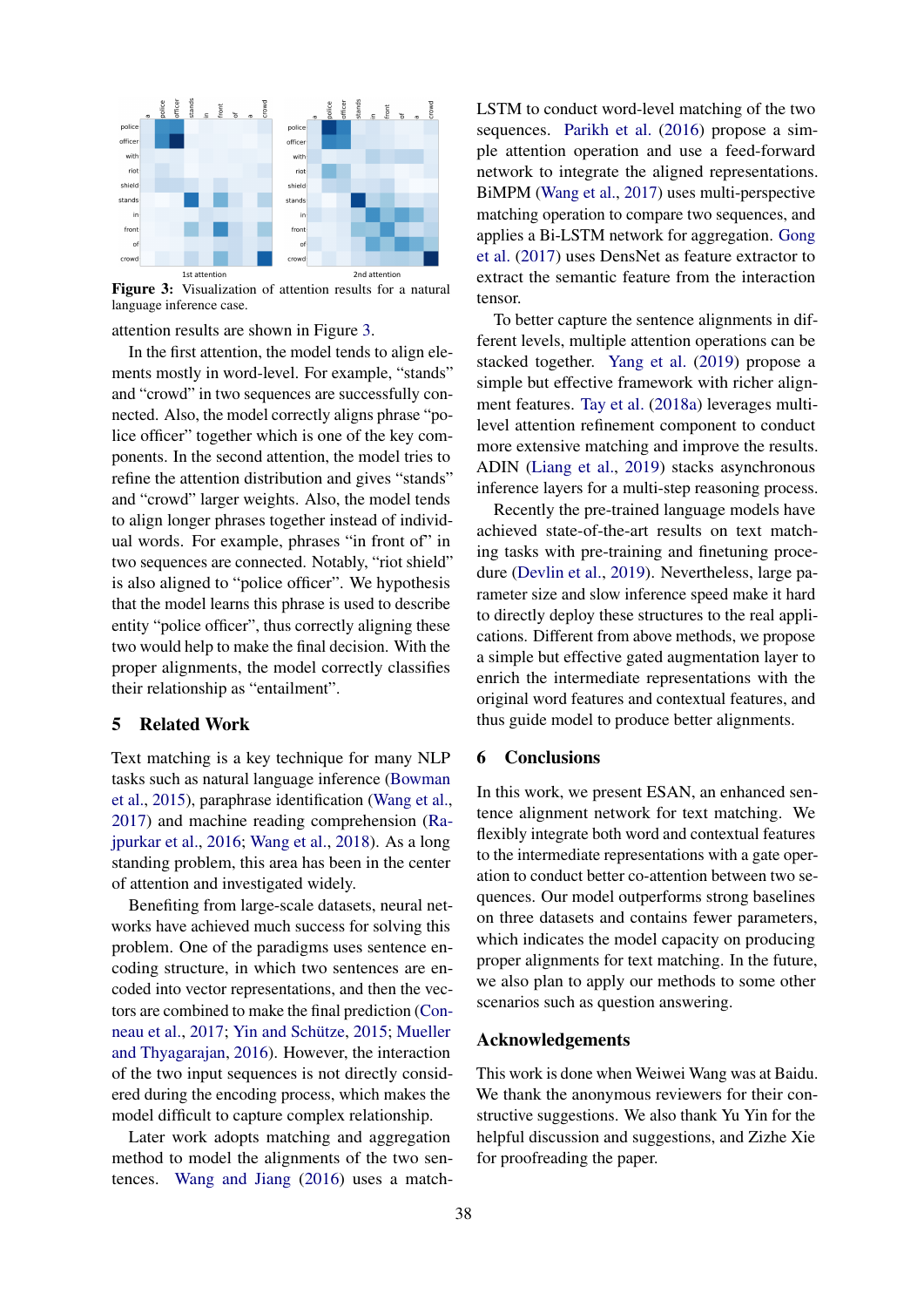#### References

- <span id="page-5-0"></span>Samuel R. Bowman, Gabor Angeli, Christopher Potts, and Christopher D. Manning. 2015. [A large anno](https://doi.org/10.18653/v1/D15-1075)[tated corpus for learning natural language inference.](https://doi.org/10.18653/v1/D15-1075) In *Proceedings of the 2015 Conference on Empirical Methods in Natural Language Processing*, pages 632–642, Lisbon, Portugal. Association for Computational Linguistics.
- <span id="page-5-11"></span>Qian Chen, Xiaodan Zhu, Zhen-Hua Ling, Diana Inkpen, and Si Wei. 2018. [Neural natural language](https://doi.org/10.18653/v1/P18-1224) [inference models enhanced with external knowledge.](https://doi.org/10.18653/v1/P18-1224) In *Proceedings of the 56th Annual Meeting of the Association for Computational Linguistics (Volume 1: Long Papers)*, pages 2406–2417, Melbourne, Australia. Association for Computational Linguistics.
- <span id="page-5-3"></span>Qian Chen, Xiaodan Zhu, Zhen-Hua Ling, Si Wei, Hui Jiang, and Diana Inkpen. 2017. [Enhanced LSTM](https://doi.org/10.18653/v1/P17-1152) [for natural language inference.](https://doi.org/10.18653/v1/P17-1152) In *Proceedings of the 55th Annual Meeting of the Association for Computational Linguistics (Volume 1: Long Papers)*, pages 1657–1668, Vancouver, Canada. Association for Computational Linguistics.
- <span id="page-5-16"></span>Alexis Conneau, Douwe Kiela, Holger Schwenk, Loïc Barrault, and Antoine Bordes. 2017. [Supervised](https://doi.org/10.18653/v1/D17-1070) [learning of universal sentence representations from](https://doi.org/10.18653/v1/D17-1070) [natural language inference data.](https://doi.org/10.18653/v1/D17-1070) In *Proceedings of the 2017 Conference on Empirical Methods in Natural Language Processing*, pages 670–680, Copenhagen, Denmark. Association for Computational Linguistics.
- <span id="page-5-9"></span>Jacob Devlin, Ming-Wei Chang, Kenton Lee, and Kristina Toutanova. 2019. [BERT: Pre-training of](https://doi.org/10.18653/v1/N19-1423) [deep bidirectional transformers for language under](https://doi.org/10.18653/v1/N19-1423)[standing.](https://doi.org/10.18653/v1/N19-1423) In *Proceedings of the 2019 Conference of the North American Chapter of the Association for Computational Linguistics: Human Language Technologies, Volume 1 (Long and Short Papers)*, pages 4171–4186, Minneapolis, Minnesota. Association for Computational Linguistics.
- <span id="page-5-4"></span>Chaoqun Duan, Lei Cui, Xinchi Chen, Furu Wei, Conghui Zhu, and Tiejun Zhao. 2018. Attention-fused deep matching network for natural language inference. In *IJCAI*, pages 4033–4040.
- <span id="page-5-13"></span>Xavier Glorot, Antoine Bordes, and Yoshua Bengio. 2011. [Deep sparse rectifier neural networks.](http://proceedings.mlr.press/v15/glorot11a.html) In *Proceedings of the Fourteenth International Conference on Artificial Intelligence and Statistics*, volume 15 of *Proceedings of Machine Learning Research*, pages 315–323, Fort Lauderdale, FL, USA. PMLR.
- <span id="page-5-2"></span>Yichen Gong, Heng Luo, and Jian Zhang. 2017. Natural language inference over interaction space. *arXiv preprint arXiv:1709.04348*.
- <span id="page-5-12"></span>Kaiming He, Xiangyu Zhang, Shaoqing Ren, and Jian Sun. 2016. Deep residual learning for image recognition. In *Proceedings of the IEEE conference on computer vision and pattern recognition*, pages 770– 778.
- <span id="page-5-6"></span>Seonhoon Kim, Inho Kang, and Nojun Kwak. 2019. Semantic sentence matching with denselyconnected recurrent and co-attentive information. In *Proceedings of the AAAI conference on artificial intelligence*, volume 33, pages 6586–6593.
- <span id="page-5-14"></span>Diederik P Kingma and Jimmy Ba. 2014. Adam: A method for stochastic optimization. *arXiv preprint arXiv:1412.6980*.
- <span id="page-5-1"></span>Wuwei Lan and Wei Xu. 2018. Neural network models for paraphrase identification, semantic textual similarity, natural language inference, and question answering. In *Proceedings of the 27th International Conference on Computational Linguistics (COLING)*.
- <span id="page-5-5"></span>Di Liang, Fubao Zhang, Qi Zhang, and Xuanjing Huang. 2019. [Asynchronous deep interaction net](https://doi.org/10.18653/v1/D19-1271)[work for natural language inference.](https://doi.org/10.18653/v1/D19-1271) In *Proceedings of the 2019 Conference on Empirical Methods in Natural Language Processing and the 9th International Joint Conference on Natural Language Processing (EMNLP-IJCNLP)*, pages 2692–2700, Hong Kong, China. Association for Computational Linguistics.
- <span id="page-5-7"></span>Mingtong Liu, Yujie Zhang, Jinan Xu, and Yufeng Chen. 2019a. [Original semantics-oriented attention](https://doi.org/10.18653/v1/D19-1267) [and deep fusion network for sentence matching.](https://doi.org/10.18653/v1/D19-1267) In *Proceedings of the 2019 Conference on Empirical Methods in Natural Language Processing and the 9th International Joint Conference on Natural Language Processing (EMNLP-IJCNLP)*, pages 2652– 2661, Hong Kong, China. Association for Computational Linguistics.
- <span id="page-5-10"></span>Yinhan Liu, Myle Ott, Naman Goyal, Jingfei Du, Mandar Joshi, Danqi Chen, Omer Levy, Mike Lewis, Luke Zettlemoyer, and Veselin Stoyanov. 2019b. Roberta: A robustly optimized bert pretraining approach. *arXiv preprint arXiv:1907.11692*.
- <span id="page-5-17"></span>Jonas Mueller and Aditya Thyagarajan. 2016. Siamese recurrent architectures for learning sentence similarity. In *thirtieth AAAI conference on artificial intelligence*.
- <span id="page-5-8"></span>Yixin Nie and Mohit Bansal. 2017. [Shortcut-stacked](https://doi.org/10.18653/v1/W17-5308) [sentence encoders for multi-domain inference.](https://doi.org/10.18653/v1/W17-5308) In *Proceedings of the 2nd Workshop on Evaluating Vector Space Representations for NLP*, pages 41–45, Copenhagen, Denmark. Association for Computational Linguistics.
- <span id="page-5-18"></span>Ankur Parikh, Oscar Täckström, Dipanjan Das, and Jakob Uszkoreit. 2016. [A decomposable attention](https://doi.org/10.18653/v1/D16-1244) [model for natural language inference.](https://doi.org/10.18653/v1/D16-1244) In *Proceedings of the 2016 Conference on Empirical Methods in Natural Language Processing*, pages 2249–2255, Austin, Texas. Association for Computational Linguistics.
- <span id="page-5-15"></span>Shuang Peng, Hengbin Cui, Niantao Xie, Sujian Li, Jiaxing Zhang, and Xiaolong Li. 2020. Enhanced-